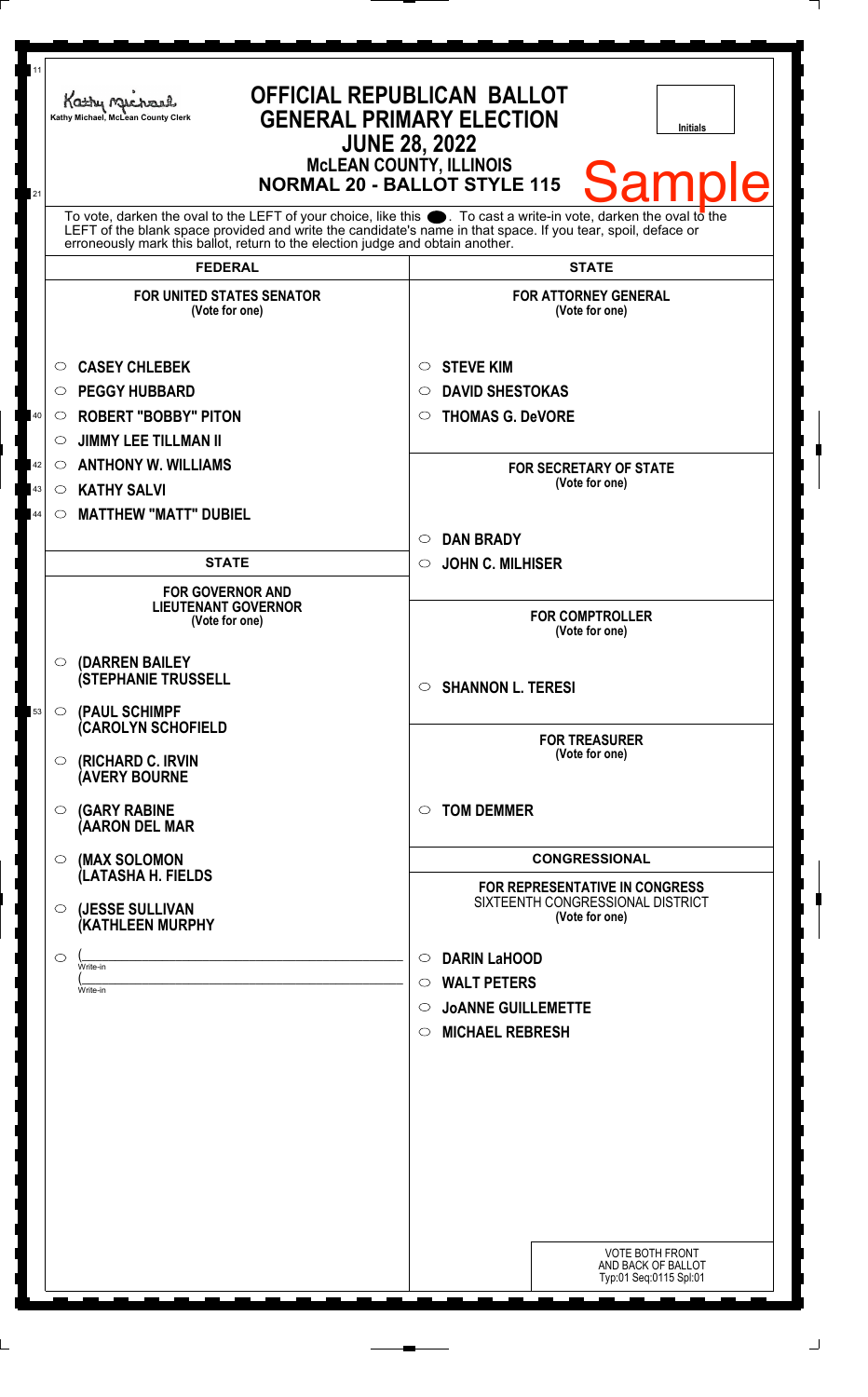|                                                                                                                | <b>OFFICIAL REPUBLICAN BALLOT - GENERAL PRIMARY ELECTION - JUNE 28, 2022</b>                                                        |
|----------------------------------------------------------------------------------------------------------------|-------------------------------------------------------------------------------------------------------------------------------------|
| <b>LEGISLATIVE</b>                                                                                             | <b>JUDICIAL</b>                                                                                                                     |
| <b>FOR STATE SENATOR</b><br>FORTY-SIXTH LEGISLATIVE DISTRICT<br>(Vote for one)                                 | FOR JUDGE OF THE CIRCUIT COURT<br>ELEVENTH JUDICIAL CIRCUIT<br>(To fill the vacancy of the Hon. Scott Drazewski)<br>(Vote for one)  |
| <b>DESI ANDERSON</b><br>$\circ$                                                                                | <b>CARLA BARNES</b><br>$\circ$                                                                                                      |
| <b>REPRESENTATIVE</b>                                                                                          |                                                                                                                                     |
| <b>FOR REPRESENTATIVE</b><br>IN THE GENERAL ASSEMBLY<br>NINETY-FIRST REPRESENTATIVE DISTRICT<br>(Vote for one) | FOR JUDGE OF THE CIRCUIT COURT<br>ELEVENTH JUDICIAL CIRCUIT<br>(To fill the vacancy of the Hon. Paul G. Lawrence)<br>(Vote for one) |
| <b>SCOTT PRESTON</b><br>$\circ$                                                                                | <b>DON KNAPP</b><br>$\circ$                                                                                                         |
| <b>JAMES S. FISHER</b><br>$\circ$                                                                              | <b>AMY McFARLAND</b><br>$\circ$                                                                                                     |
|                                                                                                                |                                                                                                                                     |
| <b>COUNTY</b>                                                                                                  | <b>PRECINCT</b>                                                                                                                     |
| <b>FOR COUNTY CLERK</b><br>(Vote for one)                                                                      | FOR PRECINCT COMMITTEEPERSON<br>NORMAL 20<br>(Vote for one)                                                                         |
| <b>KATHY MICHAEL</b><br>$\circ$                                                                                | <b>DAVID PAUL BLUMENSHINE</b><br>$\circ$                                                                                            |
| <b>FOR COUNTY TREASURER</b><br>(Vote for one)                                                                  |                                                                                                                                     |
| $\circ$<br><b>REBECCA C. McNEIL</b>                                                                            |                                                                                                                                     |
| <b>FOR COUNTY SHERIFF</b><br>(Vote for one)                                                                    |                                                                                                                                     |
| <b>MATT LANE</b><br>$\circ$                                                                                    |                                                                                                                                     |
| <b>REGIONAL OFFICE</b><br>OF EDUCATION                                                                         |                                                                                                                                     |
| FOR REGIONAL SUPERINTENDENT OF SCHOOLS<br>(DeWITT, LIVINGSTON, LOGAN AND McLEAN COUNTIES)<br>(Vote for one)    |                                                                                                                                     |
| <b>MARK E. JONTRY</b><br>$\circ$                                                                               |                                                                                                                                     |
| <b>COUNTY BOARD</b>                                                                                            |                                                                                                                                     |
| <b>FOR COUNTY BOARD MEMBER</b><br><b>COUNTY BOARD DISTRICT 4</b><br>(Vote for not more than two)               |                                                                                                                                     |
| <b>JERRY KLINKNER</b><br>$\circ$                                                                               |                                                                                                                                     |
| <b>STEVE HARSH</b><br>$\circ$                                                                                  |                                                                                                                                     |
|                                                                                                                |                                                                                                                                     |
|                                                                                                                | YOU HAVE NOW<br><b>COMPLETED VOTING</b>                                                                                             |
|                                                                                                                | <b>VOTE BOTH FRONT</b><br>AND BACK OF BALLOT<br>Typ:01 Seq:0115 Spl:01                                                              |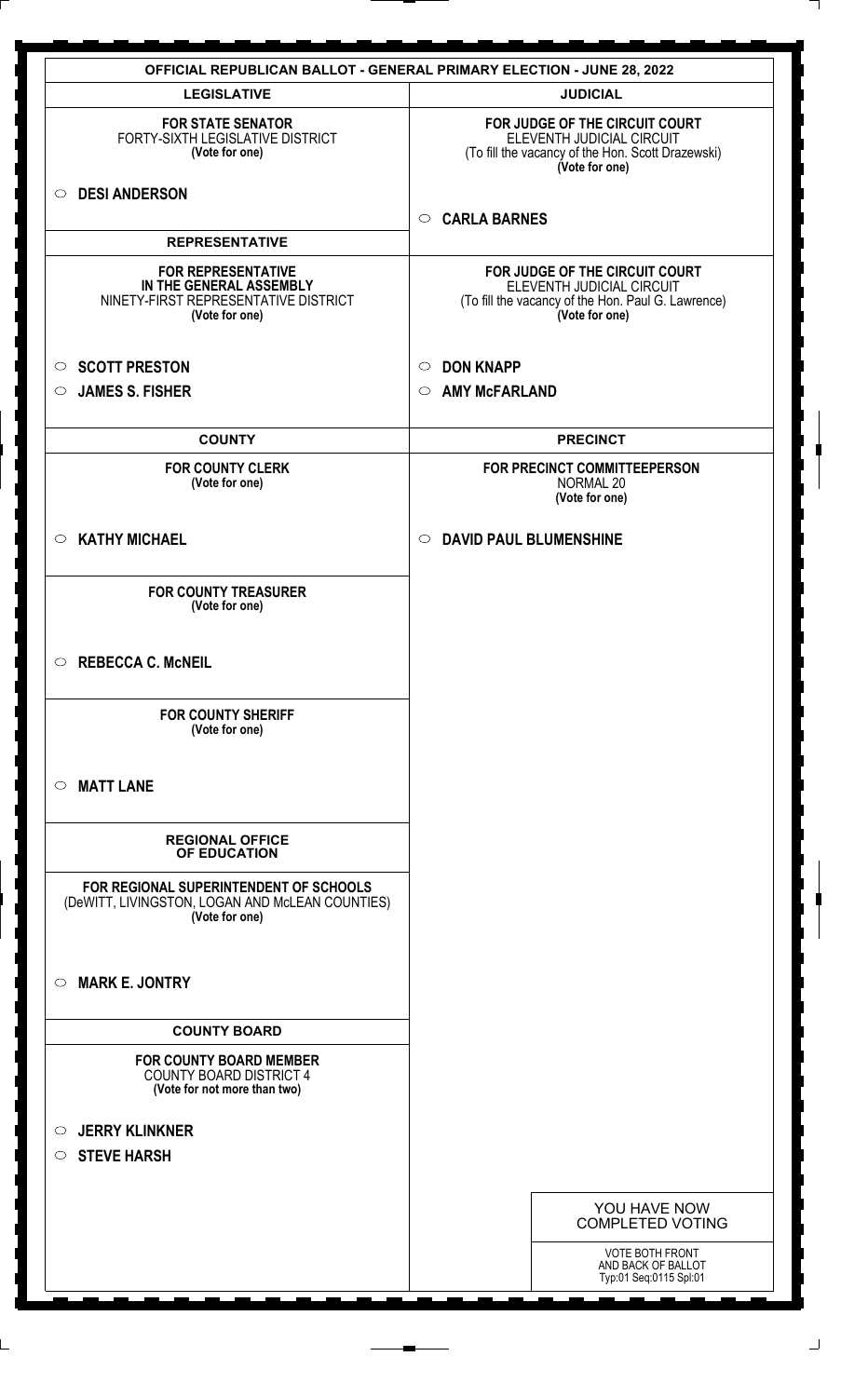| 11<br>21 | Kathy Michael<br>Kathy Michael, McLean County Clerk                                                                                                                                                                                                                                                                          | <b>OFFICIAL REPUBLICAN BALLOT</b><br><b>GENERAL PRIMARY ELECTION</b><br><b>Initials</b><br><b>JUNE 28, 2022</b><br><b>McLEAN COUNTY, ILLINOIS</b><br><b>Sample</b><br><b>NORMAL 20 - BALLOT STYLE 116</b> |
|----------|------------------------------------------------------------------------------------------------------------------------------------------------------------------------------------------------------------------------------------------------------------------------------------------------------------------------------|-----------------------------------------------------------------------------------------------------------------------------------------------------------------------------------------------------------|
|          | To vote, darken the oval to the LEFT of your choice, like this $\bullet$ . To cast a write-in vote, darken the oval to the<br>LEFT of the blank space provided and write the candidate's name in that space. If you tear, spoil, deface or<br>erroneously mark this ballot, return to the election judge and obtain another. |                                                                                                                                                                                                           |
|          | <b>FEDERAL</b>                                                                                                                                                                                                                                                                                                               | <b>STATE</b>                                                                                                                                                                                              |
|          | <b>FOR UNITED STATES SENATOR</b><br>(Vote for one)                                                                                                                                                                                                                                                                           | <b>FOR ATTORNEY GENERAL</b><br>(Vote for one)                                                                                                                                                             |
|          | <b>CASEY CHLEBEK</b><br>O                                                                                                                                                                                                                                                                                                    | <b>STEVE KIM</b><br>$\circ$                                                                                                                                                                               |
|          | <b>PEGGY HUBBARD</b><br>O                                                                                                                                                                                                                                                                                                    | <b>DAVID SHESTOKAS</b><br>O                                                                                                                                                                               |
| 40       | <b>ROBERT "BOBBY" PITON</b><br>O                                                                                                                                                                                                                                                                                             | <b>THOMAS G. DeVORE</b><br>$\circ$                                                                                                                                                                        |
|          | <b>JIMMY LEE TILLMAN II</b><br>O                                                                                                                                                                                                                                                                                             |                                                                                                                                                                                                           |
| 42       | <b>ANTHONY W. WILLIAMS</b><br>$\circ$                                                                                                                                                                                                                                                                                        | <b>FOR SECRETARY OF STATE</b>                                                                                                                                                                             |
| 43       | <b>KATHY SALVI</b><br>$\circ$                                                                                                                                                                                                                                                                                                | (Vote for one)                                                                                                                                                                                            |
| 44       | <b>MATTHEW "MATT" DUBIEL</b><br>$\circ$                                                                                                                                                                                                                                                                                      |                                                                                                                                                                                                           |
|          |                                                                                                                                                                                                                                                                                                                              | <b>DAN BRADY</b><br>$\circ$                                                                                                                                                                               |
|          | <b>STATE</b>                                                                                                                                                                                                                                                                                                                 | <b>JOHN C. MILHISER</b><br>$\circ$                                                                                                                                                                        |
|          | <b>FOR GOVERNOR AND</b><br><b>LIEUTENANT GOVERNOR</b><br>(Vote for one)                                                                                                                                                                                                                                                      | <b>FOR COMPTROLLER</b><br>(Vote for one)                                                                                                                                                                  |
|          | (DARREN BAILEY<br>$\circ$<br><b>(STEPHANIE TRUSSELL</b><br>$\circ$ (PAUL SCHIMPF                                                                                                                                                                                                                                             | <b>SHANNON L. TERESI</b><br>$\circ$                                                                                                                                                                       |
| 54       | <b>(CAROLYN SCHOFIELD</b><br><b>(RICHARD C. IRVIN</b><br>$\circ$<br><b>(AVERY BOURNE</b>                                                                                                                                                                                                                                     | <b>FOR TREASURER</b><br>(Vote for one)                                                                                                                                                                    |
|          | <b>(GARY RABINE</b><br>$\circ$<br>(AARON DEL MAR                                                                                                                                                                                                                                                                             | <b>TOM DEMMER</b><br>$\circ$                                                                                                                                                                              |
|          | (MAX SOLOMON<br>O                                                                                                                                                                                                                                                                                                            | <b>CONGRESSIONAL</b>                                                                                                                                                                                      |
|          | (LATASHA H. FIELDS                                                                                                                                                                                                                                                                                                           | <b>FOR REPRESENTATIVE IN CONGRESS</b>                                                                                                                                                                     |
|          | (JESSE SULLIVAN<br>O<br>(KATHLEEN MURPHY                                                                                                                                                                                                                                                                                     | SIXTEENTH CONGRESSIONAL DISTRICT<br>(Vote for one)                                                                                                                                                        |
|          | O<br>Write-in                                                                                                                                                                                                                                                                                                                | <b>DARIN LaHOOD</b><br>$\circ$                                                                                                                                                                            |
|          | Write-in                                                                                                                                                                                                                                                                                                                     | <b>WALT PETERS</b><br>$\circ$                                                                                                                                                                             |
|          |                                                                                                                                                                                                                                                                                                                              | <b>JOANNE GUILLEMETTE</b><br>O                                                                                                                                                                            |
|          |                                                                                                                                                                                                                                                                                                                              | <b>MICHAEL REBRESH</b><br>$\circ$                                                                                                                                                                         |
|          |                                                                                                                                                                                                                                                                                                                              |                                                                                                                                                                                                           |
|          |                                                                                                                                                                                                                                                                                                                              |                                                                                                                                                                                                           |
|          |                                                                                                                                                                                                                                                                                                                              |                                                                                                                                                                                                           |
|          |                                                                                                                                                                                                                                                                                                                              |                                                                                                                                                                                                           |
|          |                                                                                                                                                                                                                                                                                                                              |                                                                                                                                                                                                           |
|          |                                                                                                                                                                                                                                                                                                                              |                                                                                                                                                                                                           |
|          |                                                                                                                                                                                                                                                                                                                              |                                                                                                                                                                                                           |
|          |                                                                                                                                                                                                                                                                                                                              |                                                                                                                                                                                                           |
|          |                                                                                                                                                                                                                                                                                                                              | <b>VOTE BOTH FRONT</b><br>AND BACK OF BALLOT<br>Typ:01 Seq:0116 Spl:01                                                                                                                                    |

 $\perp$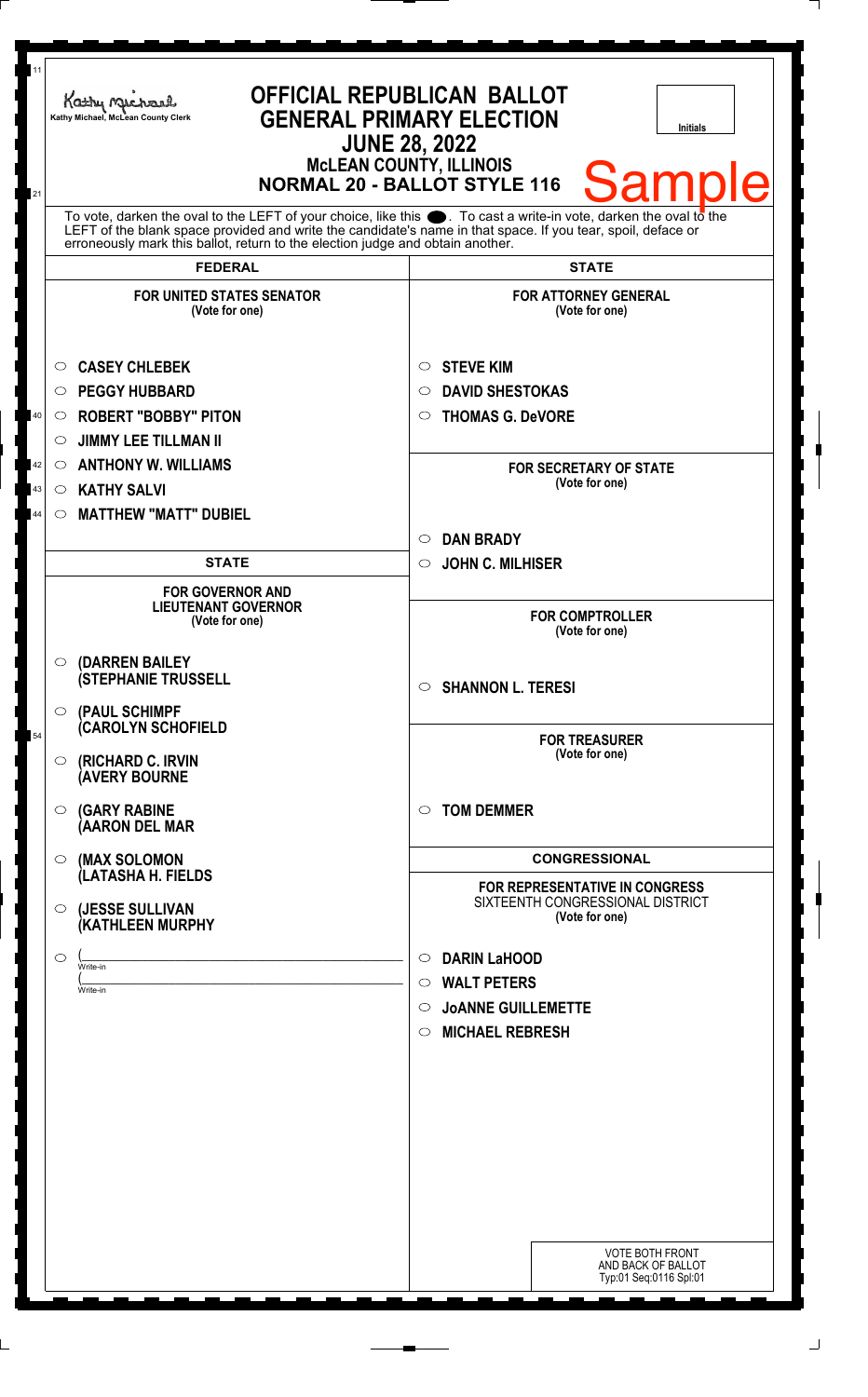|                                                                                                                            | <b>OFFICIAL REPUBLICAN BALLOT - GENERAL PRIMARY ELECTION - JUNE 28, 2022</b>                                                        |
|----------------------------------------------------------------------------------------------------------------------------|-------------------------------------------------------------------------------------------------------------------------------------|
| <b>LEGISLATIVE</b>                                                                                                         | <b>JUDICIAL</b>                                                                                                                     |
| <b>FOR STATE SENATOR</b><br>FIFTY-THIRD LEGISLATIVE DISTRICT<br>(Vote for one)                                             | FOR JUDGE OF THE CIRCUIT COURT<br>ELEVENTH JUDICIAL CIRCUIT<br>(To fill the vacancy of the Hon. Scott Drazewski)<br>(Vote for one)  |
| <b>JASON BARICKMAN</b><br>$\circ$                                                                                          | <b>CARLA BARNES</b><br>$\circ$                                                                                                      |
| <b>REPRESENTATIVE</b>                                                                                                      |                                                                                                                                     |
| <b>FOR REPRESENTATIVE</b><br>IN THE GENERAL ASSEMBLY<br>ONE HUNDRED AND FIFTH<br>REPRESENTATIVE DISTRICT<br>(Vote for one) | FOR JUDGE OF THE CIRCUIT COURT<br>ELEVENTH JUDICIAL CIRCUIT<br>(To fill the vacancy of the Hon. Paul G. Lawrence)<br>(Vote for one) |
| <b>DONALD RAY RIENTS</b><br>$\circ$                                                                                        | <b>DON KNAPP</b><br>$\circ$                                                                                                         |
| <b>DENNIS TIPSWORD, JR.</b><br>$\circ$                                                                                     | <b>AMY McFARLAND</b><br>$\circ$                                                                                                     |
| <b>MIKE KIRKTON</b><br>$\circ$                                                                                             |                                                                                                                                     |
| <b>KYLE HAM</b><br>$\circ$                                                                                                 | <b>PRECINCT</b>                                                                                                                     |
|                                                                                                                            | FOR PRECINCT COMMITTEEPERSON                                                                                                        |
| <b>COUNTY</b>                                                                                                              | NORMAL 20<br>(Vote for one)                                                                                                         |
| <b>FOR COUNTY CLERK</b>                                                                                                    |                                                                                                                                     |
| (Vote for one)                                                                                                             | <b>DAVID PAUL BLUMENSHINE</b><br>$\circ$                                                                                            |
| <b>KATHY MICHAEL</b><br>$\circ$                                                                                            |                                                                                                                                     |
| <b>FOR COUNTY TREASURER</b><br>(Vote for one)                                                                              |                                                                                                                                     |
| <b>REBECCA C. McNEIL</b><br>$\circ$                                                                                        |                                                                                                                                     |
| <b>FOR COUNTY SHERIFF</b><br>(Vote for one)                                                                                |                                                                                                                                     |
| <b>MATT LANE</b><br>$\circ$                                                                                                |                                                                                                                                     |
| <b>REGIONAL OFFICE</b><br>OF EDUCATION                                                                                     |                                                                                                                                     |
| FOR REGIONAL SUPERINTENDENT OF SCHOOLS<br>(DeWITT, LIVINGSTON, LOGAN AND McLEAN COUNTIES)<br>(Vote for one)                |                                                                                                                                     |
| <b>MARK E. JONTRY</b><br>$\circ$                                                                                           |                                                                                                                                     |
| <b>COUNTY BOARD</b>                                                                                                        |                                                                                                                                     |
| <b>FOR COUNTY BOARD MEMBER</b><br><b>COUNTY BOARD DISTRICT 4</b><br>(Vote for not more than two)                           |                                                                                                                                     |
| <b>JERRY KLINKNER</b><br>$\circ$                                                                                           |                                                                                                                                     |
| <b>STEVE HARSH</b><br>$\circ$                                                                                              |                                                                                                                                     |
|                                                                                                                            | YOU HAVE NOW<br><b>COMPLETED VOTING</b>                                                                                             |
|                                                                                                                            | <b>VOTE BOTH FRONT</b><br>AND BACK OF BALLOT<br>Typ:01 Seq:0116 Spl:01                                                              |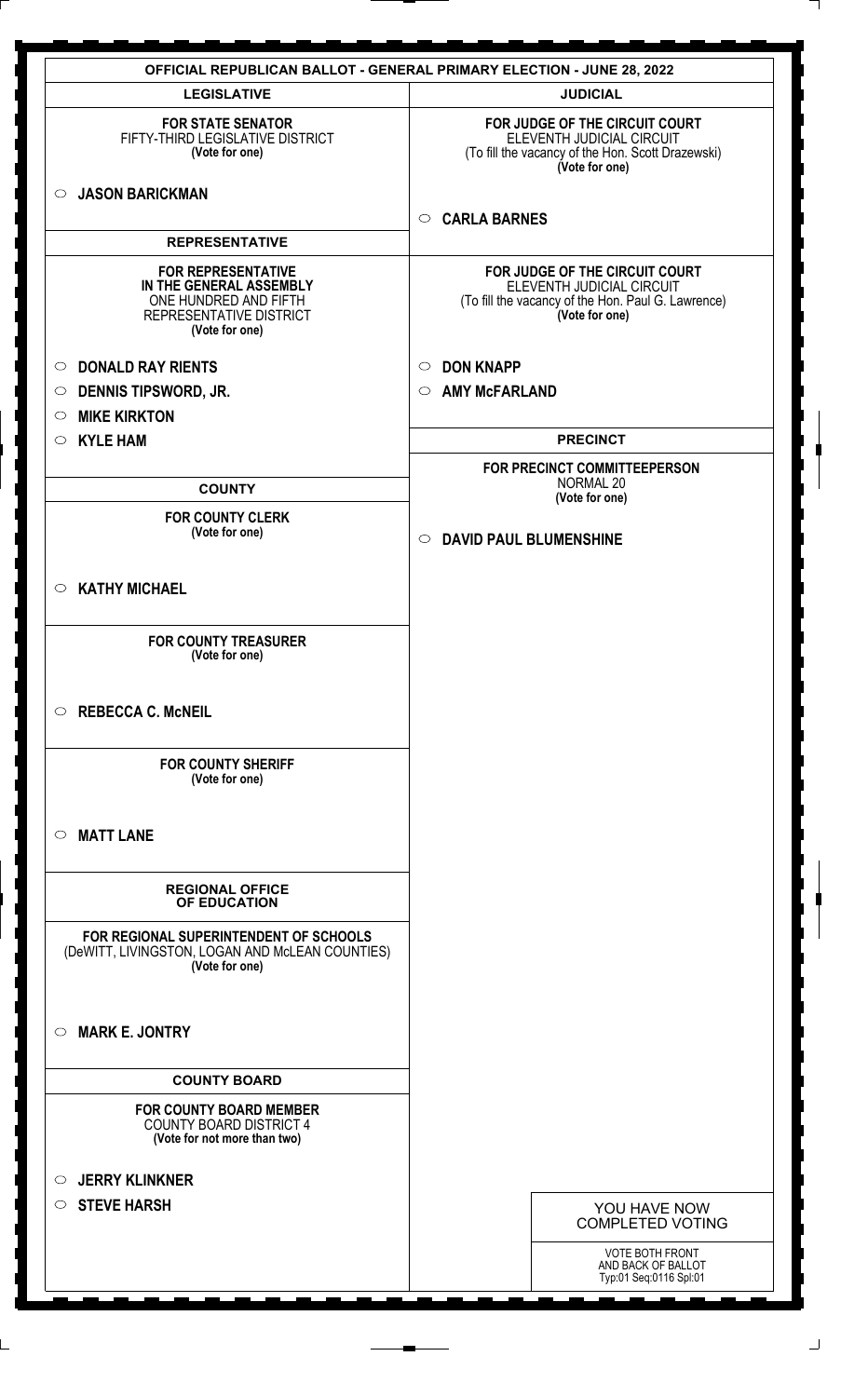| 11<br>21 | Kathy Michael<br>Kathy Michael, McLean County Clerk                                                                                                                                                                                                                                                                          | <b>OFFICIAL REPUBLICAN BALLOT</b><br><b>GENERAL PRIMARY ELECTION</b><br><b>Initials</b><br><b>JUNE 28, 2022</b><br><b>MCLEAN COUNTY, ILLINOIS</b><br><b>Sample</b><br><b>NORMAL 20 - BALLOT STYLE 117</b> |
|----------|------------------------------------------------------------------------------------------------------------------------------------------------------------------------------------------------------------------------------------------------------------------------------------------------------------------------------|-----------------------------------------------------------------------------------------------------------------------------------------------------------------------------------------------------------|
|          | To vote, darken the oval to the LEFT of your choice, like this $\bullet$ . To cast a write-in vote, darken the oval to the<br>LEFT of the blank space provided and write the candidate's name in that space. If you tear, spoil, deface or<br>erroneously mark this ballot, return to the election judge and obtain another. |                                                                                                                                                                                                           |
|          | <b>FEDERAL</b>                                                                                                                                                                                                                                                                                                               | <b>STATE</b>                                                                                                                                                                                              |
|          | <b>FOR UNITED STATES SENATOR</b><br>(Vote for one)                                                                                                                                                                                                                                                                           | <b>FOR ATTORNEY GENERAL</b><br>(Vote for one)                                                                                                                                                             |
|          | <b>CASEY CHLEBEK</b><br>$\circ$                                                                                                                                                                                                                                                                                              | <b>STEVE KIM</b><br>$\circ$                                                                                                                                                                               |
|          | <b>PEGGY HUBBARD</b><br>$\circ$                                                                                                                                                                                                                                                                                              | <b>DAVID SHESTOKAS</b><br>◯                                                                                                                                                                               |
| $40\,$   | <b>ROBERT "BOBBY" PITON</b><br>$\circ$                                                                                                                                                                                                                                                                                       | <b>THOMAS G. DeVORE</b><br>◯                                                                                                                                                                              |
|          | <b>JIMMY LEE TILLMAN II</b><br>$\circ$                                                                                                                                                                                                                                                                                       |                                                                                                                                                                                                           |
| 42       | <b>ANTHONY W. WILLIAMS</b><br>$\circ$                                                                                                                                                                                                                                                                                        | <b>FOR SECRETARY OF STATE</b>                                                                                                                                                                             |
| $\bf 43$ | <b>KATHY SALVI</b><br>$\circ$                                                                                                                                                                                                                                                                                                | (Vote for one)                                                                                                                                                                                            |
|          | <b>MATTHEW "MATT" DUBIEL</b><br>$\circ$                                                                                                                                                                                                                                                                                      |                                                                                                                                                                                                           |
| 45       |                                                                                                                                                                                                                                                                                                                              | <b>DAN BRADY</b><br>$\circ$                                                                                                                                                                               |
|          | <b>STATE</b>                                                                                                                                                                                                                                                                                                                 | <b>JOHN C. MILHISER</b><br>$\circ$                                                                                                                                                                        |
|          | <b>FOR GOVERNOR AND</b><br><b>LIEUTENANT GOVERNOR</b><br>(Vote for one)                                                                                                                                                                                                                                                      | <b>FOR COMPTROLLER</b><br>(Vote for one)                                                                                                                                                                  |
| 51       | (DARREN BAILEY<br>$\circ$<br><b>(STEPHANIE TRUSSELL</b><br>(PAUL SCHIMPF<br>$\circ$                                                                                                                                                                                                                                          | <b>SHANNON L. TERESI</b><br>$\circ$                                                                                                                                                                       |
|          | <b>CAROLYN SCHOFIELD</b><br>(RICHARD C. IRVIN<br>$\circ$<br><b>AVERY BOURNE</b>                                                                                                                                                                                                                                              | <b>FOR TREASURER</b><br>(Vote for one)                                                                                                                                                                    |
|          | <b>(GARY RABINE</b><br>$\circ$<br>(AARON DEL MAR                                                                                                                                                                                                                                                                             | <b>TOM DEMMER</b><br>$\bigcirc$                                                                                                                                                                           |
|          | (MAX SOLOMON<br>$\bigcirc$                                                                                                                                                                                                                                                                                                   | <b>CONGRESSIONAL</b>                                                                                                                                                                                      |
|          | (LATASHA H. FIELDS<br>(JESSE SULLIVAN<br>$\circ$<br>(KATHLEEN MURPHY                                                                                                                                                                                                                                                         | <b>FOR REPRESENTATIVE IN CONGRESS</b><br>SEVENTEENTH CONGRESSIONAL DISTRICT<br>(Vote for one)                                                                                                             |
|          | $\circ$<br>Write-in<br>Write-in                                                                                                                                                                                                                                                                                              | <b>CHARLES "CHARLIE" WILLIAM HELMICK JR</b><br>$\circ$<br><b>ESTHER JOY KING</b><br>$\circ$                                                                                                               |
|          |                                                                                                                                                                                                                                                                                                                              | <b>VOTE BOTH FRONT</b><br>AND BACK OF BALLOT<br>Typ:01 Seq:0117 Spl:01                                                                                                                                    |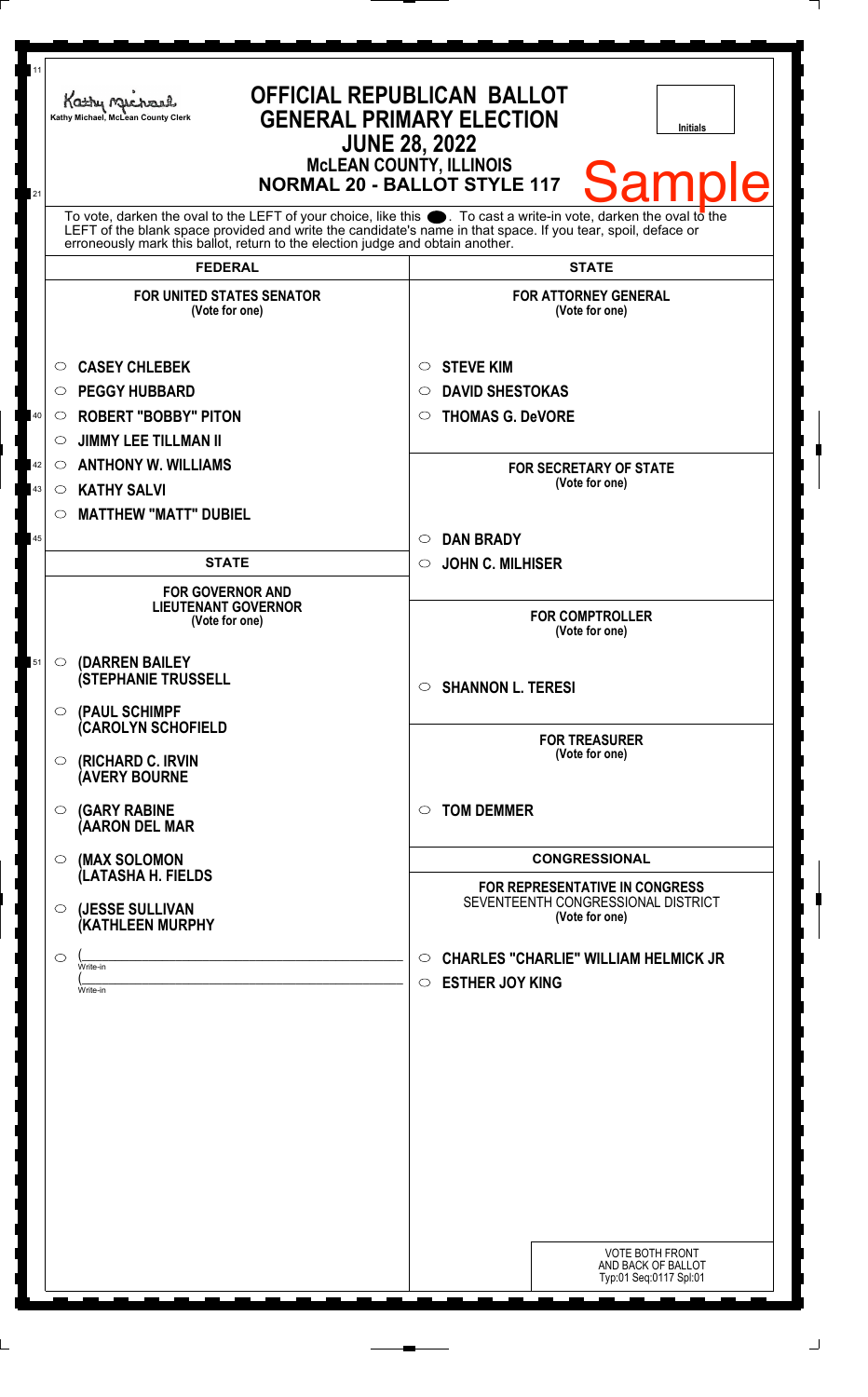|                                                                                                                | <b>OFFICIAL REPUBLICAN BALLOT - GENERAL PRIMARY ELECTION - JUNE 28, 2022</b>                                                        |
|----------------------------------------------------------------------------------------------------------------|-------------------------------------------------------------------------------------------------------------------------------------|
| <b>LEGISLATIVE</b>                                                                                             | <b>JUDICIAL</b>                                                                                                                     |
| <b>FOR STATE SENATOR</b><br>FORTY-SIXTH LEGISLATIVE DISTRICT<br>(Vote for one)                                 | FOR JUDGE OF THE CIRCUIT COURT<br>ELEVENTH JUDICIAL CIRCUIT<br>(To fill the vacancy of the Hon. Scott Drazewski)<br>(Vote for one)  |
| <b>DESI ANDERSON</b><br>$\circ$                                                                                | <b>CARLA BARNES</b><br>$\circ$                                                                                                      |
| <b>REPRESENTATIVE</b>                                                                                          |                                                                                                                                     |
| <b>FOR REPRESENTATIVE</b><br>IN THE GENERAL ASSEMBLY<br>NINETY-FIRST REPRESENTATIVE DISTRICT<br>(Vote for one) | FOR JUDGE OF THE CIRCUIT COURT<br>ELEVENTH JUDICIAL CIRCUIT<br>(To fill the vacancy of the Hon. Paul G. Lawrence)<br>(Vote for one) |
| <b>SCOTT PRESTON</b><br>$\circ$                                                                                | <b>DON KNAPP</b><br>$\circ$                                                                                                         |
| <b>JAMES S. FISHER</b><br>$\circ$                                                                              | <b>AMY McFARLAND</b><br>$\circ$                                                                                                     |
|                                                                                                                |                                                                                                                                     |
| <b>COUNTY</b>                                                                                                  | <b>PRECINCT</b>                                                                                                                     |
| <b>FOR COUNTY CLERK</b><br>(Vote for one)                                                                      | FOR PRECINCT COMMITTEEPERSON<br>NORMAL 20<br>(Vote for one)                                                                         |
| <b>KATHY MICHAEL</b><br>$\circ$                                                                                | <b>DAVID PAUL BLUMENSHINE</b><br>$\circ$                                                                                            |
| <b>FOR COUNTY TREASURER</b><br>(Vote for one)                                                                  |                                                                                                                                     |
| <b>REBECCA C. McNEIL</b><br>$\circ$                                                                            |                                                                                                                                     |
| <b>FOR COUNTY SHERIFF</b><br>(Vote for one)                                                                    |                                                                                                                                     |
| <b>MATT LANE</b><br>$\circ$                                                                                    |                                                                                                                                     |
| <b>REGIONAL OFFICE</b><br>OF EDUCATION                                                                         |                                                                                                                                     |
| FOR REGIONAL SUPERINTENDENT OF SCHOOLS<br>(DeWITT, LIVINGSTON, LOGAN AND McLEAN COUNTIES)<br>(Vote for one)    |                                                                                                                                     |
| <b>MARK E. JONTRY</b><br>$\circ$                                                                               |                                                                                                                                     |
| <b>COUNTY BOARD</b>                                                                                            |                                                                                                                                     |
| <b>FOR COUNTY BOARD MEMBER</b><br><b>COUNTY BOARD DISTRICT 4</b><br>(Vote for not more than two)               |                                                                                                                                     |
| <b>JERRY KLINKNER</b><br>$\circ$                                                                               |                                                                                                                                     |
| <b>STEVE HARSH</b><br>$\circ$                                                                                  |                                                                                                                                     |
|                                                                                                                |                                                                                                                                     |
|                                                                                                                | YOU HAVE NOW<br><b>COMPLETED VOTING</b>                                                                                             |
|                                                                                                                | <b>VOTE BOTH FRONT</b><br>AND BACK OF BALLOT<br>Typ:01 Seq:0117 Spl:01                                                              |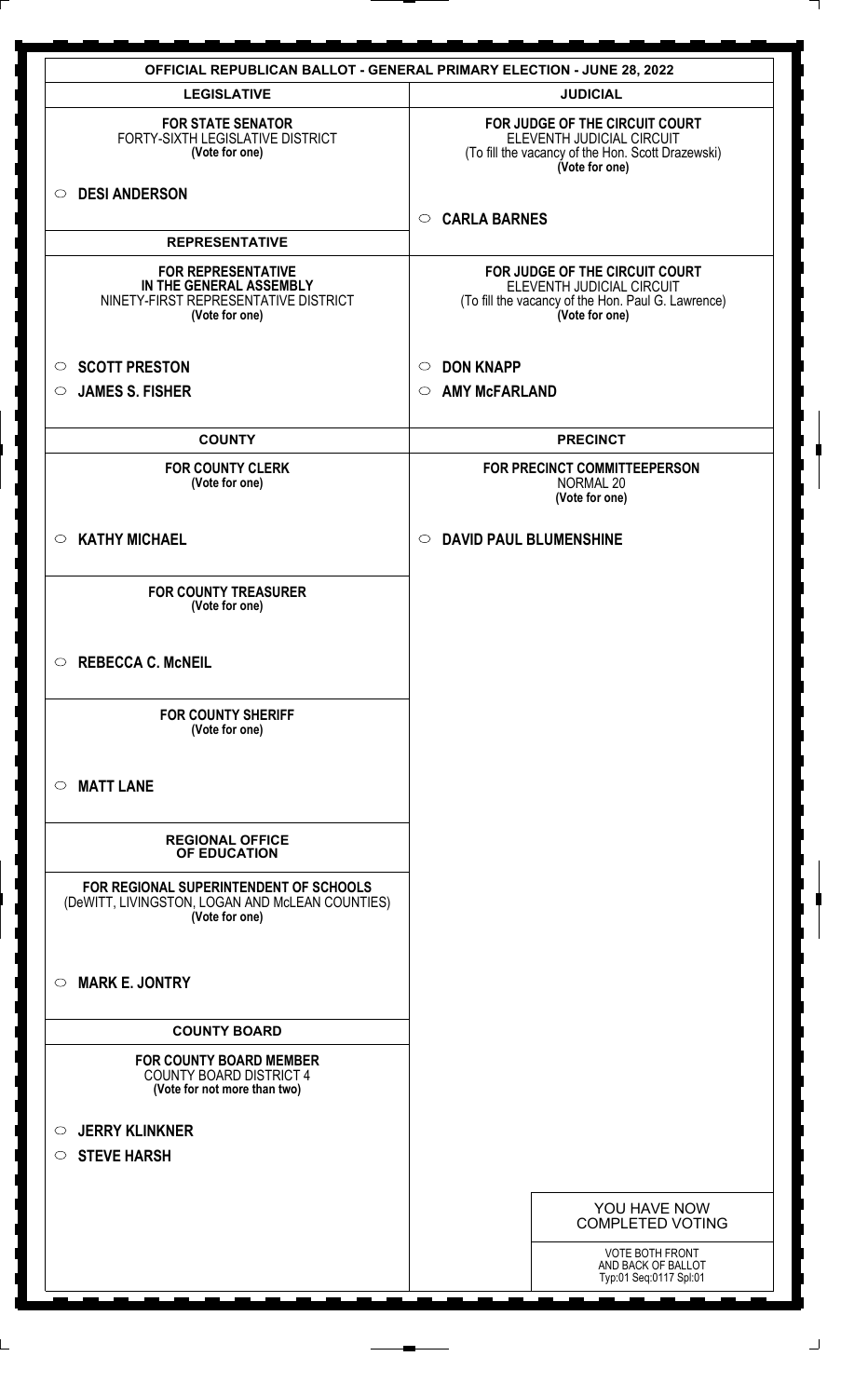| 11             | Kathy Michael<br>Kathy Michael, McLean County Clerk                                                                                                                                                                  | <b>OFFICIAL REPUBLICAN BALLOT</b><br><b>GENERAL PRIMARY ELECTION</b><br><b>Initials</b><br><b>JUNE 28, 2022</b><br><b>MCLEAN COUNTY, ILLINOIS</b>   |
|----------------|----------------------------------------------------------------------------------------------------------------------------------------------------------------------------------------------------------------------|-----------------------------------------------------------------------------------------------------------------------------------------------------|
| 21             | To vote, darken the oval to the LEFT of your choice, like this $\bullet$ . To cast a write-in vote, darken the oval to the                                                                                           | <b>Samp</b><br>Ie<br><b>NORMAL 20 - BALLOT STYLE 118</b>                                                                                            |
|                | LEFT of the blank space provided and write the candidate's name in that space. If you tear, spoil, deface or<br>erroneously mark this ballot, return to the election judge and obtain another.<br><b>FEDERAL</b>     | <b>STATE</b>                                                                                                                                        |
|                | <b>FOR UNITED STATES SENATOR</b><br>(Vote for one)                                                                                                                                                                   | <b>FOR ATTORNEY GENERAL</b><br>(Vote for one)                                                                                                       |
| 40<br>42<br>43 | <b>CASEY CHLEBEK</b><br>$\circ$<br><b>PEGGY HUBBARD</b><br>O<br><b>ROBERT "BOBBY" PITON</b><br>$\circ$<br><b>JIMMY LEE TILLMAN II</b><br>O<br><b>ANTHONY W. WILLIAMS</b><br>$\circ$<br><b>KATHY SALVI</b><br>$\circ$ | <b>STEVE KIM</b><br>$\circ$<br><b>DAVID SHESTOKAS</b><br>◯<br><b>THOMAS G. DeVORE</b><br>$\circ$<br><b>FOR SECRETARY OF STATE</b><br>(Vote for one) |
| 45             | <b>MATTHEW "MATT" DUBIEL</b><br>$\circ$                                                                                                                                                                              | <b>DAN BRADY</b><br>$\circ$                                                                                                                         |
|                | <b>STATE</b><br><b>FOR GOVERNOR AND</b><br><b>LIEUTENANT GOVERNOR</b><br>(Vote for one)                                                                                                                              | <b>JOHN C. MILHISER</b><br>$\circ$<br><b>FOR COMPTROLLER</b><br>(Vote for one)                                                                      |
| 52             | (DARREN BAILEY<br>$\circ$<br><b>(STEPHANIE TRUSSELL</b><br>$\circ$ (PAUL SCHIMPF                                                                                                                                     | <b>SHANNON L. TERESI</b><br>$\circ$                                                                                                                 |
|                | (CAROLYN SCHOFIELD<br>(RICHARD C. IRVIN<br>O<br><b>(AVERY BOURNE</b>                                                                                                                                                 | <b>FOR TREASURER</b><br>(Vote for one)                                                                                                              |
|                | <b>(GARY RABINE</b><br>$\circ$<br>(AARON DEL MAR                                                                                                                                                                     | <b>TOM DEMMER</b><br>$\circ$                                                                                                                        |
|                | (MAX SOLOMON<br>$\circ$<br>(LATASHA H. FIELDS                                                                                                                                                                        | <b>CONGRESSIONAL</b>                                                                                                                                |
|                | (JESSE SULLIVAN<br>$\circ$<br>(KATHLEEN MURPHY                                                                                                                                                                       | FOR REPRESENTATIVE IN CONGRESS<br>SIXTEENTH CONGRESSIONAL DISTRICT<br>(Vote for one)                                                                |
|                | ◯<br>Write-in<br>Write-in                                                                                                                                                                                            | <b>DARIN LaHOOD</b><br>$\circ$<br><b>WALT PETERS</b><br>$\circ$<br><b>JOANNE GUILLEMETTE</b><br>$\circ$<br><b>MICHAEL REBRESH</b><br>$\circ$        |
|                |                                                                                                                                                                                                                      | <b>VOTE BOTH FRONT</b><br>AND BACK OF BALLOT<br>Typ:01 Seq:0118 Spl:01                                                                              |